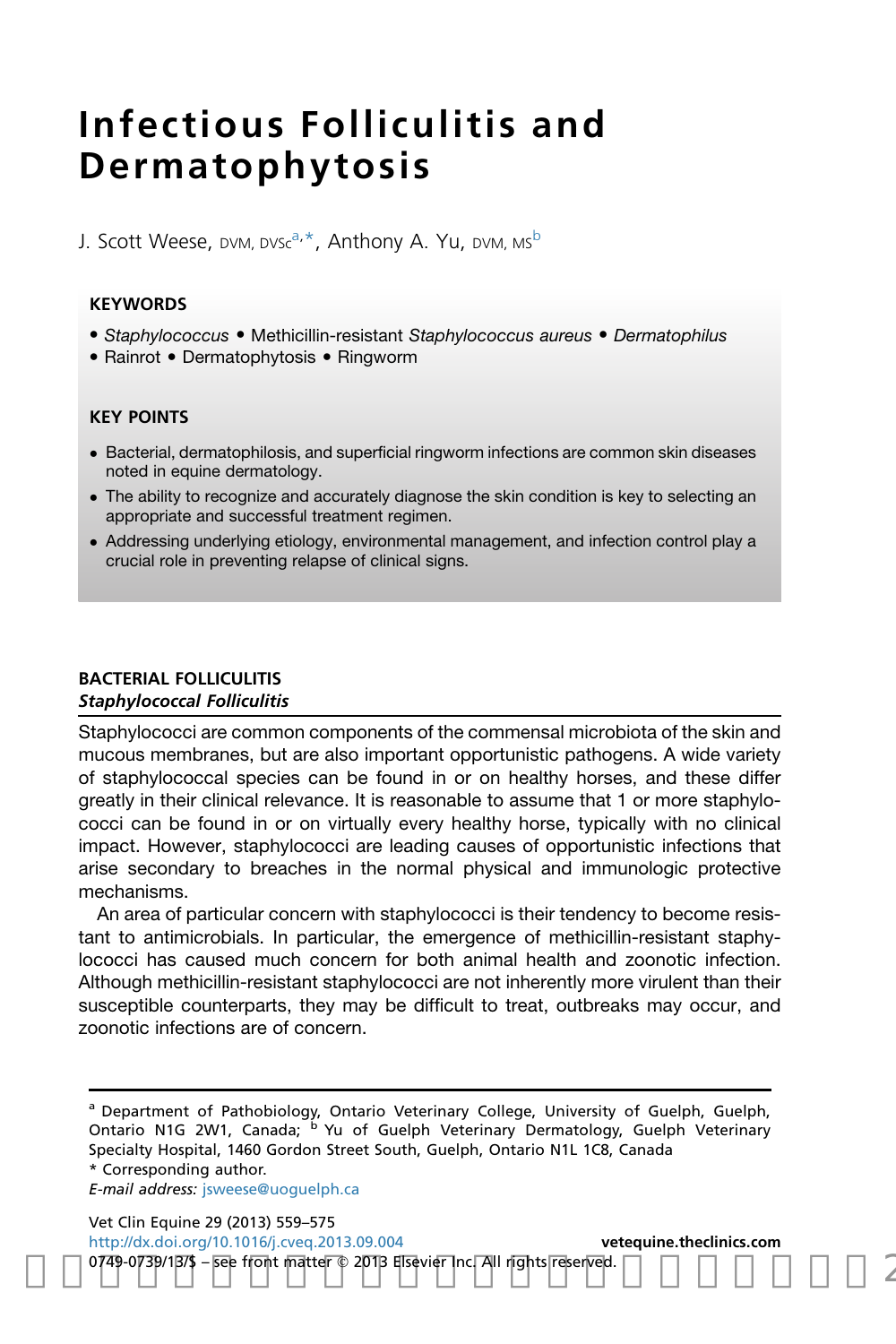## Etiology

The *Staphylococcus* genus consists of a large number of different species, including minimally virulent commensals and important opportunistic pathogens. Staphylococci can be differentiated into coagulase-positive and coagulase-negative species (Table 1). Coagulase-positive species are the most important clinically, with *Staphylococcus aureus* being the most common cause of staphylococcal disease in horses.<sup>[1](#page-14-0)</sup> However, although it is the most important staphylococcal pathogen it can be found on the skin, mucous membranes, or gastrointestinal tract of a small percentage of healthy horses. The canine-adapted *Staphylococcus pseudintermedius* is the leading cause of bacterial folliculitis in dogs and can also cause disease in horses, $2-4$  although this appears to be rare. There is some concern that *S pseudintermedius* may be an emerging pathogen in horses or that it might be misidentified as *S aureus* by diagnostic laboratories, but it is probably an uncommon cause of infection.

*Staphylococcus hyicus*, a coagulase-variable species, is most often associated with exudative dermatitis in pigs (greasy pig disease), but has been implicated in pastern dermatitis in horses.[5,6](#page-14-0) Experimental infection of horses can produce exudative skin lesions, $6$  so this species should be considered potentially pathogenic. However, it is an uncommon cause of disease in horses.

Numerous different coagulase-negative staphylococci (CoNS) can be found in or on horses (see Table 1), and most healthy horses harbor multiple different CoNS species. Typically, CoNS are of limited virulence and predominantly cause infections in compromised hosts, but infections can occur in immunocompetent animals. Because of the commonness of CoNS in healthy horses and their limited virulence, there may be difficulty differentiating infection from contamination or colonization.

In the past 10 to 15 years, emergence of methicillin-resistant staphylococci has been identified in horses, a factor that has been accompanied by both animal and human health concerns. Methicillin-resistant staphylococci are resistant to virtually all  $\beta$ -lactam antimicrobials (penicillins, cephalosporins, carbapenems) by virtue of the *mecA* gene, and they often have acquired resistance to various other antimicrobial classes. These pathogens can therefore be difficult to treat and are refractory to most drugs used for empiric therapy in horses. Methicillin-resistant *S aureus* (MRSA) has received the most attention in horses because of its ability to cause infections,  $7-12$ 

| Table 1<br>Examples of coagulase-positive and coagulase-negative staphylococci that can be found in<br>horses |                                                                                                       |
|---------------------------------------------------------------------------------------------------------------|-------------------------------------------------------------------------------------------------------|
| <b>Coagulase Positive</b>                                                                                     | <b>Coagulase Negative</b>                                                                             |
| S aureus                                                                                                      | S epidermidis                                                                                         |
| S pseudintermedius                                                                                            | S haemolyticus                                                                                        |
| S delphini                                                                                                    | S warneri                                                                                             |
| S hyicus <sup>a</sup>                                                                                         | S xylosus<br>S equorum<br>S sciuri<br>S felis<br>S simulans<br>S chromogenes<br>S cohnii<br>S capitis |

**Solution**  $\mathsf{Rests}\xspace^{6,49-52}$  . The contract of the set of the contract of the contract of the contract of the contract of the contract of the contract of the contract of the contract of the contract of the contract of Can be coagulase positive or negative. Data from Refs.<sup>6,49–52</sup>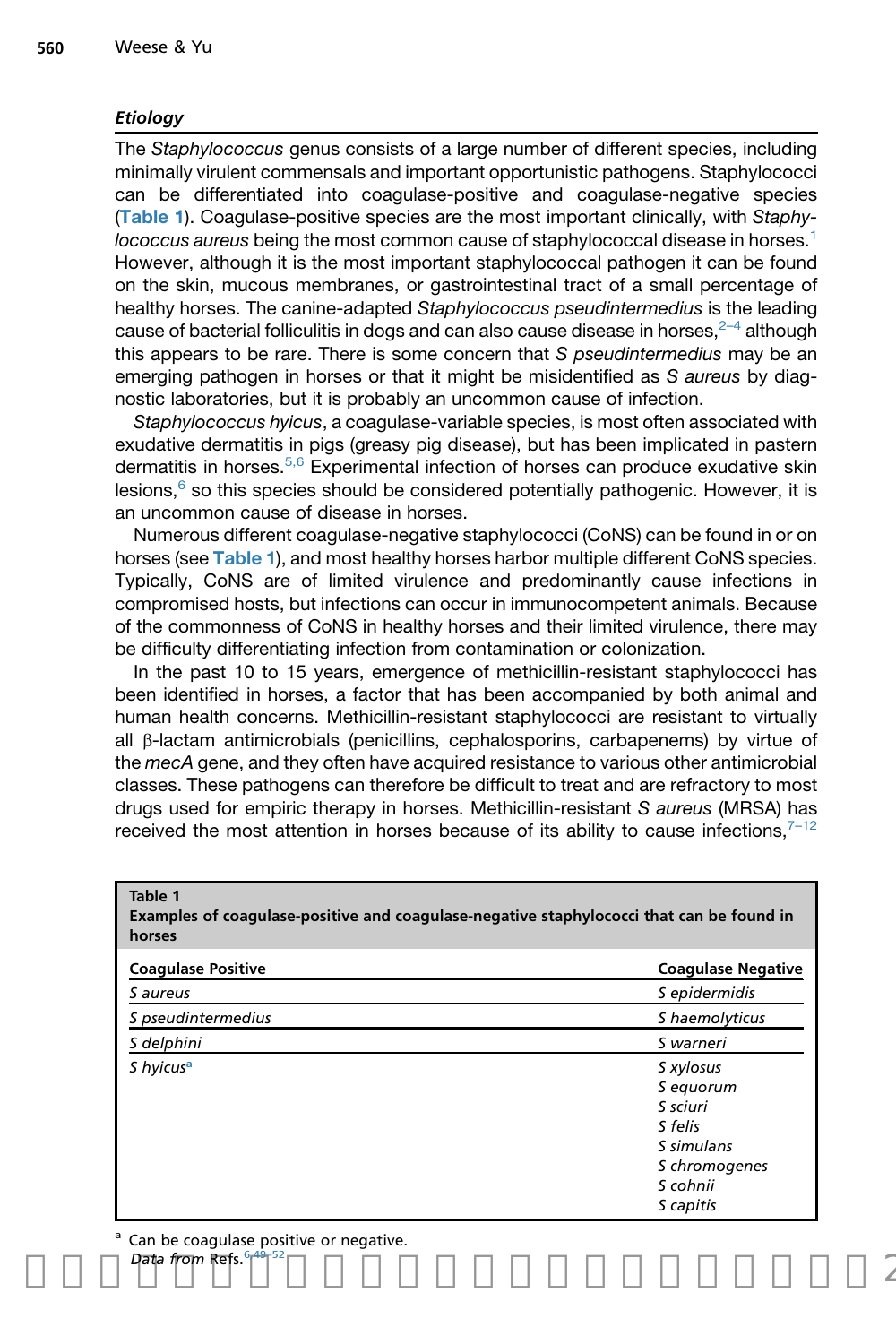along with the potential transmission of MRSA between horses and humans,  $12^{-16}$  and because it appears that MRSA is endemic in the horse population in many regions[.13,16–19](#page-15-0) As with methicillin-susceptible *S aureus*, MRSA can be carried by healthy horses,<sup>[16,17,20–22](#page-15-0)</sup> with colonization being much more common than clinical infection. It is apparent that a few major MRSA clones are established in the horse population internationally. One is sequence type 8 (ST8), particularly a strain called USA500 and Canadian epidemic MRSA-5 (CMRSA-5). This human epidemic clone has been found in horses in North America and Europe, and appears to have established itself as an endemic strain in some regions.<sup>[12,13,16,19](#page-15-0)</sup> Recently, the livestock-associated ST398 MRSA has been identified in healthy and diseased horses predominantly in Europe.<sup>[13,17,22,23](#page-15-0)</sup> Other strains, particularly human epidemic clones, have also been found less commonly.

# Pathophysiology

Staphylococci are opportunistic pathogens, and primary staphylococcal skin disease occurs rarely (if ever). Factors that affect the body's normal immunologic or physical defenses are critical predisposing factors. Accordingly, wounds, surgical incisions, inflammatory skin conditions, immunosuppressive disorders (eg, Cushing's disease), and skin damage from tack, trauma, or excessive moisture are presumed to be important risk factors for staphylococcal infections. Risk factors for staphylococcal folliculitis, however, have been poorly explored in horses.

# Clinical Signs

Staphylococcal folliculitis can present in a variety of ways, ranging from very mild focal and relatively innocuous lesions to rapidly progressive, extensive, and painful disease. Initially, small (1–2 mm) lesions are present, with progression from papules to pustules. These lesions may not be noted initially but can rapidly enlarge and coalesce. Crusts may be present, often in a circular pattern that may lead to empiric (and unsuccessful) ringworm treatment. Epidermal collarettes or encrusted pustules may also be noted.

Pruritus is variable but is usually present, and may be severe. Self-trauma from pruritus may be present and can potentially obscure the underlying staphylococcal lesions. In some cases the affected areas are very painful and edematous, something that is strongly suggestive of staphylococcal dermatitis rather than dermatophilosis or dermatophytosis.

Methicillin resistance does not alter the clinical presentation or progression of disease. These strains are no more inherently virulent than their susceptible counterparts, but more severe disease can occur as a result of failure of empiric treatment.

## **Diagnosis**

Achieving a definitive diagnosis is important because of differences in treatment and overall management of staphylococcal dermatitis in comparison with skin diseases that may have a similar appearance (eg, dermatophilosis, dermatophytosis, *Corynebacterium pseudotuberculosis*). Increasing resistance to commonly used antimicrobials also highlights the need for prompt culture and susceptibility testing. Further, the emergence of MRSA emphasizes the need for additional public health and infection control considerations that are best addressed as early as possible.

appropriate diagnostic specimen is critical. Such collection is not always simple,<br>4 Careful clinical examination is required to characterize the disease and to identify optimal areas for sample collection. Small lesions may be overlooked if careful examination is not performed, especially is self-trauma has occurred. Collection of an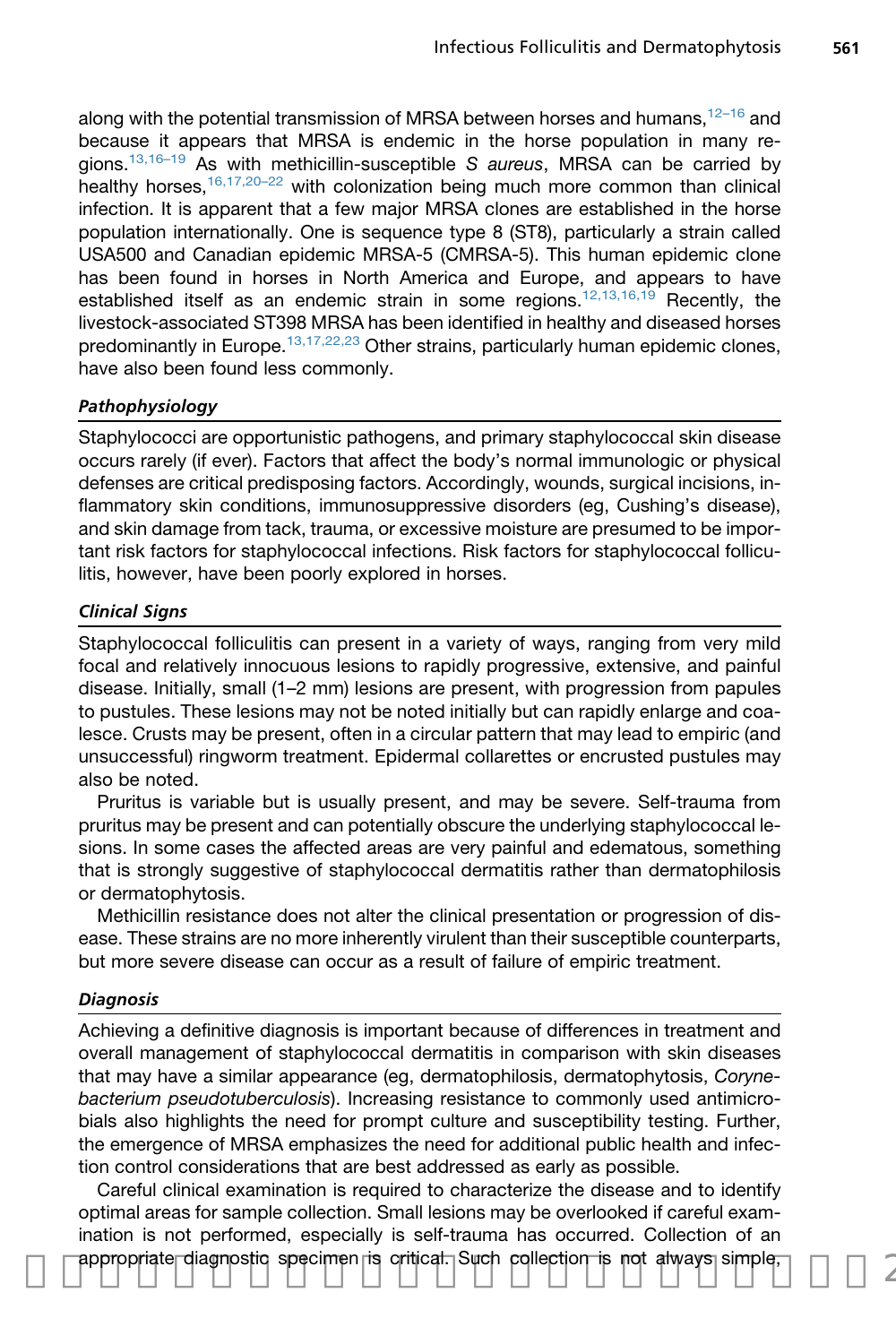depending on the type and chronicity of lesions, and it is important to maximize the likelihood of recovering the offending organism rather than other bacterial commensals or contaminants. Ideally, samples are collected from intact pustules by opening the pustule with a sterile needle and depositing the material onto a culture swab. Swabs of the undersides of crusts can also be collected but are less preferable. Swabs of the outer surface of older lesions are of little diagnostic utility.

Cytologic examination of the specimen is useful, and often overlooked. Abundant neutrophils with intracellular and extracellular cocci should be present (Fig. 1). Bacterial culture and susceptibility testing is a key component of diagnosis and is crucial in guiding therapy. Culture and susceptibility testing should be performed if a good specimen can be obtained. These tests are particularly important when there is severe or rapidly progressive disease, when disease is recurrent, and if initial treatment has failed. Culture results should always be scrutinized carefully. Isolation of coagulase-negative staphylococci should be interpreted with care. Though potentially pathogenic, coagulase-negative staphylococci, including methicillin-resistant strains, are commonly found on healthy skin<sup>[24](#page-15-0)</sup> and are common contaminants. Isolation of a CoNS along with another more convincing pathogen (eg, coagulase-positive *Staphylococcus, Dermatophilus*) should typically be interpreted as contamination. If a CoNS is the only bacterium identified, the diagnosis should be reconsidered, with treatment of the CoNS most justified when there is cytologic evidence of staphylococcal disease and there is no indication that other causes are involved.

Skin biopsies can provide useful information and are particularly important in severe, atypical, nonresponsive, or refractory cases. Multiple biopsies should be collected from areas with active (and ideally new) lesions. Biopsy samples should be submitted for histologic examination and culture.

One aspect of diagnosis that is often overlooked is determination of the underlying cause. Staphylococcal folliculitis is almost always a secondary problem, and efforts to identify health or management factors that predispose to infection are critical. This approach may involve combinations of diagnostic testing (eg, for Cushing's disease, allergies), environmental assessment (eg, stall, turnout areas), and evaluation of management (eg, blanketing, tack, uses that might result in skin trauma, bathing practices).



neutrophils with intracellular and extracellular cocci should be present.<br>4 Fig. 1. Cytologic examination of the specimen is useful, and often overlooked. Abundant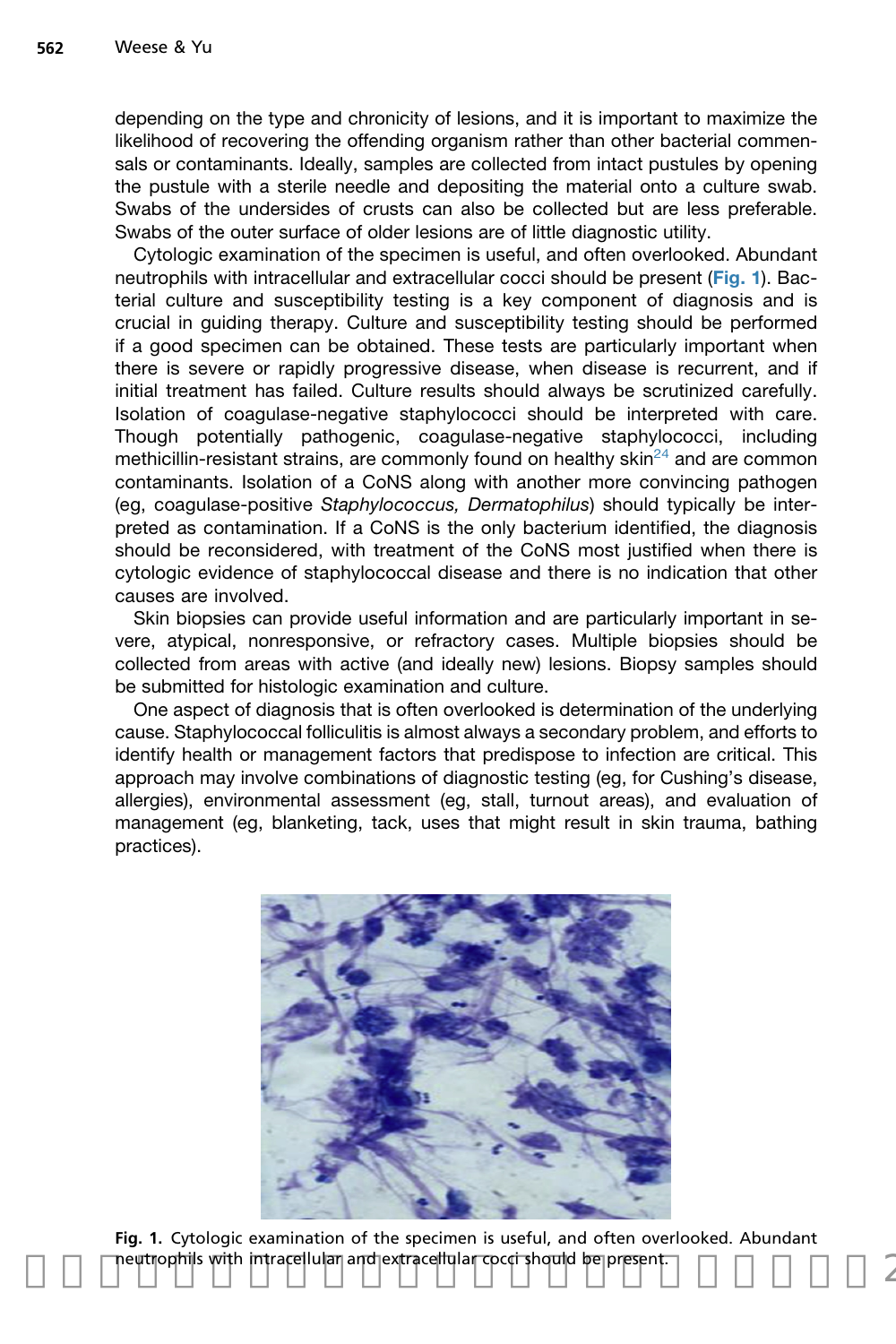# Treatment

Scabs should be removed and the affected area scrubbed with a biocidal soap (eg, 2%–4% chlorhexidine). A contact time of 15 to 30 minutes should be provided before rinsing. Topical therapy is ideally performed daily for the first few days, with less frequent treatment as lesions start to resolve. Sedation may be required if lesions are painful. Analgesic therapy, typically with nonsteroidal anti-inflammatories, may also be required for patient comfort and to reduce self-trauma. Affected areas should be clipped to facilitate cleaning and topical therapy, and to help keep the area dry. Cold hydrotherapy may be beneficial in removing debris, reducing inflammation, and reducing edema. Topical application of antimicrobials such as mupirocin, fusidic acid, or silver sulfadiazine may also be useful with focal superficial infections. Care should be taken to ensure that the horse cannot ingest any topical antimicrobials because of the potential for antimicrobial-associated colitis. Local therapy may be adequate for superficial lesions that are not extensive. Systemic therapy is often required, and treatment should be based on susceptibility-testing results. Penicillin (20,000 IU/kg every 12 hours intramuscularly) may be effective, but the prevalence of  $\beta$ -lactamase production by staphylococci is high. Ceftiofur (ceftiofur sodium 2.2 mg/kg intravenously or intramuscularly every 12 hours, or ceftiofur crystalline free acid 6.6 mg/kg intramuscularly every 4 days) should be effective in the absence of methicillin resistance. Trimethoprim-sulfonamide (24–30 mg/kg by mouth every 12 hours) is often effective, but resistance may be present. There are typically a few viable options for MRSA and other methicillin-resistant staphylococci, but treatment must be guided by susceptibility results because of the potential for resistance to virtually any commonly used drug class.

Treatment should continue until 7 days beyond full clinical resolution. The frequency of adjunctive measures such as hydrotherapy can decrease over time as lesions and associated inflammation improve.

An additional aspect of treatment that cannot be overemphasized is attempting to address any identified or suspected underlying problems through medical, environmental, or management measures. Failure to address underlying risk factors may decrease the likelihood of successful treatment and increase the chance of recurrence.

## Prevention

A critical aspect of prevention is reducing the incidence and severity of predisposing factors. In some cases, this may be simple while in others, impossible. Elimination of staphylococci from skin or mucosal reservoirs is not a viable (or desirable) approach. Staphylococci are important components of the commensal skin microbiota, and there is no indication that elimination of staphylococci from skin or mucosal surfaces is either possible or useful. However, there may be instances whereby periodic bathing in biocidal shampoo (eg, 2%–4% chlorhexidine) may be useful to reduce the staphylococcal skin burden on an animal with a flare-up of an underlying condition that might predispose to staphylococcal folliculitis. Prophylactic administration of antimicrobials is not recommended because there is no evidence of efficacy, and it might possibly be associated with increased likelihood of subsequent antimicrobial-resistant infection.

# Public Health

able to assume that there is some risk of zoonotic transmission from contact with  $\epsilon$ Little information is available about risks posed by horses with folliculitis. It is reason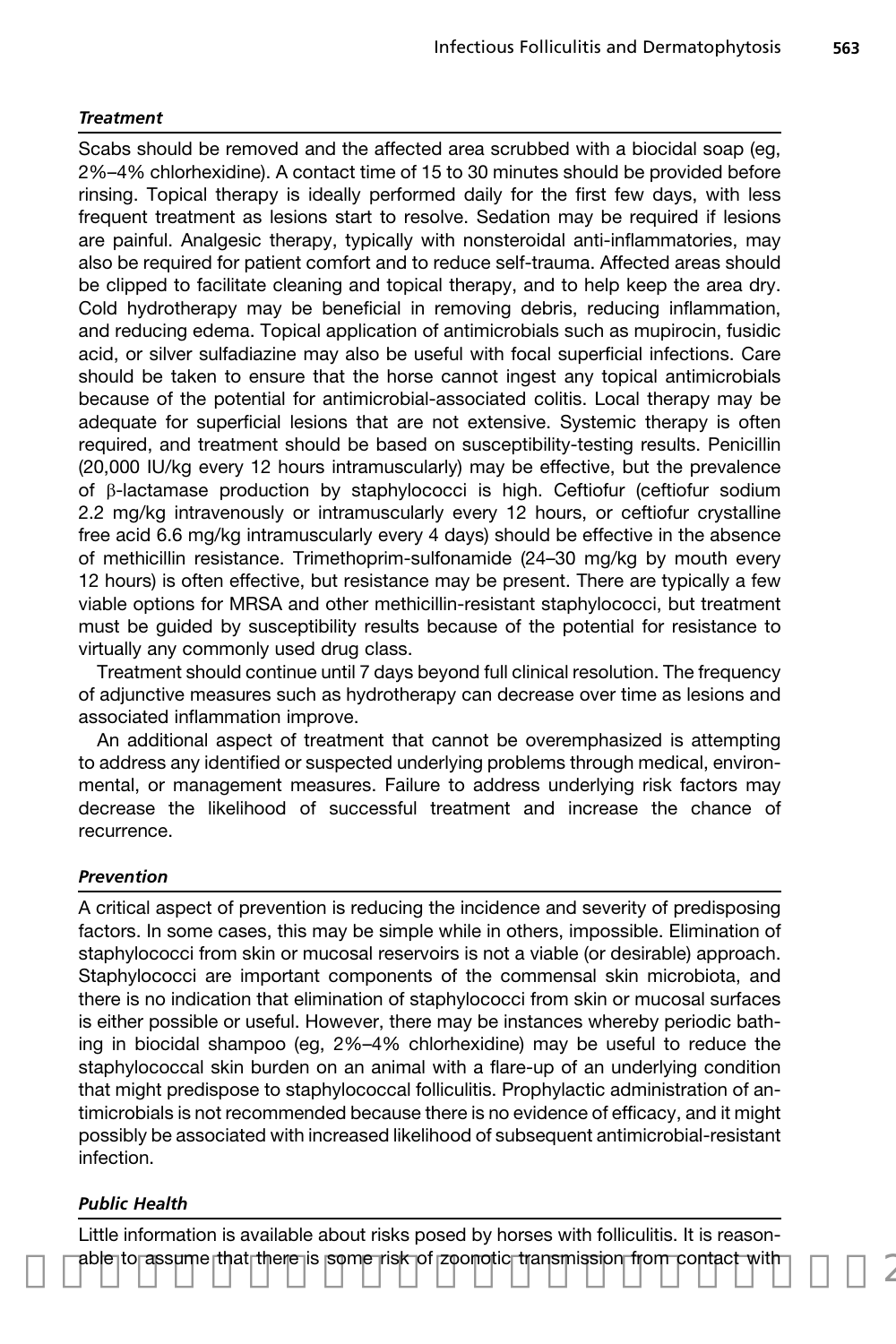infected skin sites, as well as clinically normal skin sites and mucosal surfaces such as nasal passages where staphylococci may reside. *S aureus* is the main public health concern, mainly directed at MRSA. However, if MRSA can be transmitted between horses and humans, it is reasonable to assume that methicillin-susceptible *S aureus* can do the same. Yet the focus of attention is on MRSA because of the significant concerns about this pathogen in human medicine and the clear evidence of transmission of MRSA between horses and humans (in both directions). Zoonotic MRSA infections associated with horses have been reported, $12,14,15$  and high rates of MRSA carriage have been identified in people who have contact with horses. $25,26$ 

Zoonotic risks of other staphylococci, including methicillin-resistant species, are limited. A very small number of methicillin-resistant *S pseudintermedius* (MRSP) infec-tions have been reported in humans<sup>[27](#page-15-0)</sup> and none from horses, but considering the high prevalence of this bacterium in dogs and the low apparent incidence of disease in humans, the risk posed by infected horses is probably limited. Nevertheless, the highly drug-resistant nature of most MRSP strains and the few reported human cases indicate that some degree of prudence is warranted. Close attention to basic hygiene practices is the most important measure.

## Infection Control

Because staphylococci are common commensals, isolation of most horses with staphylococcal infections is unnecessary. Some basic infection control and management practices are indicated in routine cases, particularly good hygiene practices (especially hand hygiene), avoidance of contaminating common-use items, preventing the sharing of high-risk items such as blankets, wraps, and brushes, and other measures that would help reduce the risk of direct and indirect transmission of staphylococci. Staphylococci can survive in some environments for weeks, given the appropriate conditions, but they are killed by routine disinfection if done properly. Staphylococci are susceptible to most disinfectants, but the efficacy of disinfectants is often hampered by the surface material (eg, porous surfaces) and organic debris (eg, dirt, pus). Some disinfectants (eg, accelerated hydrogen peroxide) are more effective in contaminated environments, have shorter required contact times, and are compatible with most surfaces. Tack and other items that have been in contact with an infected horse should be laundered and hot-air dried, cleaned and disinfected, or discarded, depending on the surface type and value.

Measures to control MRSA on farms and in equine hospitals are poorly described, but general recommendations can be made based on information from human med-icine and basic concepts of infection control and staphylococcal biology ([Box 1](#page-6-0)).

#### DERMATOPHILOSIS Introduction

Dermatophilosis, also referred to as rain scald or rain rot, is a relatively common exudative and crusting dermatitis in horses. Disease is usually sporadic, although multiple cases can occur on a farm, most likely because of common risk factors (eg, poor stable and turnout management).

# Etiology

life cycle involving 2 forms, hyphae and zoospores. Zoospores are created from  $\ell$ *Dermatophilus congolensis* is the etiologic agent. This facultatively anaerobic non– acid-fast gram-positive actinomycete can be found worldwide, particularly in tropical regions, and can infect a wide range of animal species. The bacterium has an unusual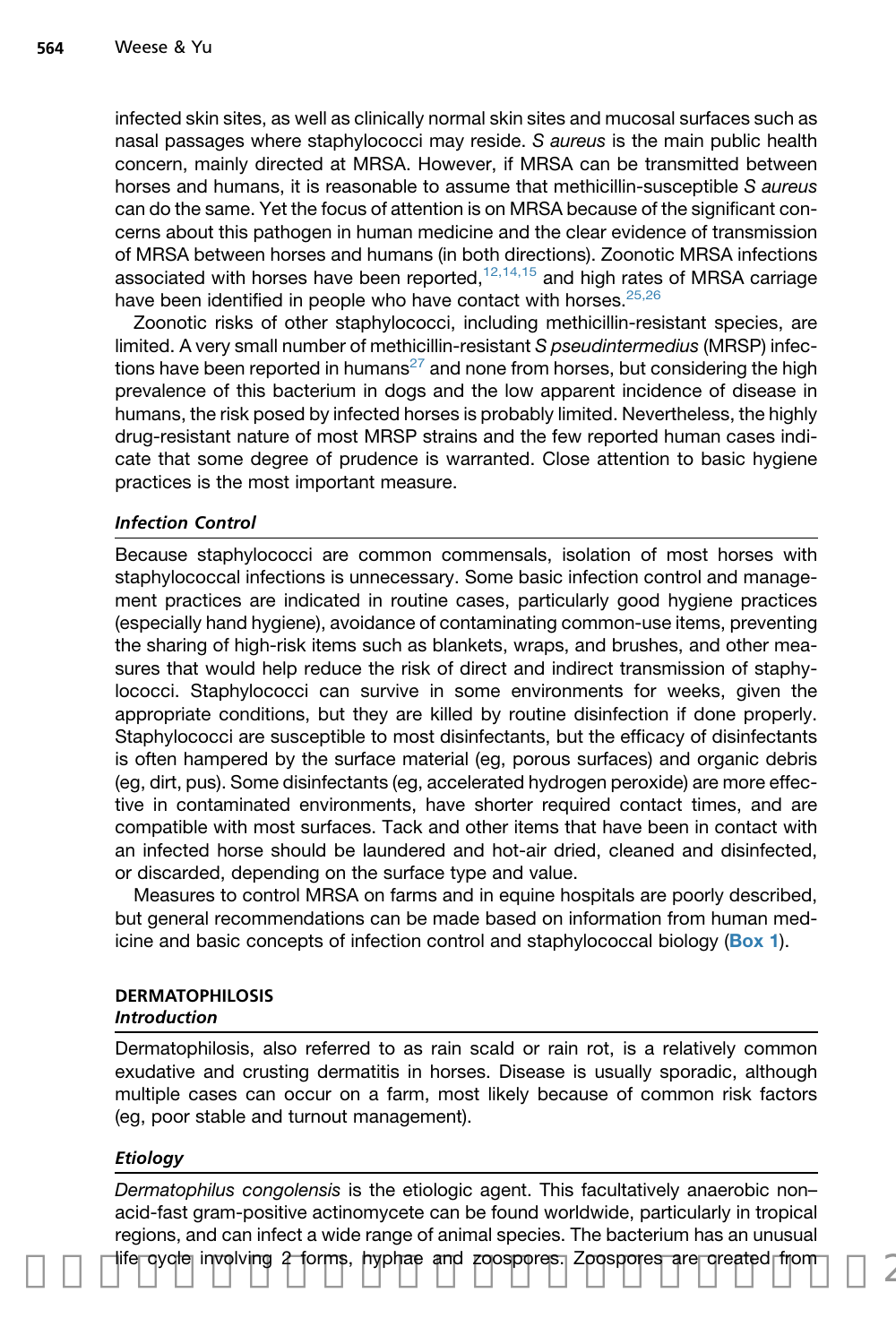<span id="page-6-0"></span>

| Box 1<br>Measures for the control of methicillin-resistant Staphylococcus aureus on farms                                                                 |  |
|-----------------------------------------------------------------------------------------------------------------------------------------------------------|--|
| <b>Individual Horse Measures</b>                                                                                                                          |  |
| Isolate infected horses if possible                                                                                                                       |  |
| Use dedicated water buckets, feed bowls, brushes, and other items for affected horses.<br>Decontaminate before using on other horses or discard after use |  |
| Use personal protective equipment (dedicated outerwear such as coveralls and gloves) when<br>handling infected horses or entering their stall             |  |
| Wash hands or use an alcohol-based hand sanitizer after contact with the horse or its<br>environment, including after glove removal                       |  |
| Clean and disinfect the stall after resolution of disease                                                                                                 |  |
| Turnout only in a dedicated pasture or paddock                                                                                                            |  |
| <b>Group Measures</b>                                                                                                                                     |  |
| Limit antimicrobial use                                                                                                                                   |  |
| Cohort horses into different risk groups and limit cross-contact (direct and indirect) between<br>groups                                                  |  |
| Have a good facility infection control program and preventive medicine program to reduce<br>the risk of opportunistic infections                          |  |
| <b>Ouarantine new arrivals</b>                                                                                                                            |  |
| Ensure that culture and susceptibility testing is performed on horses that develop<br>opportunistic infections                                            |  |
| Ensure good general hygiene practices by farm personnel and other individuals that have<br>contact with horses (eq. farriers, veterinarians)              |  |

coccoid cells that break off the filamentous hyphae, and these represent the infectious stage. Among domestic animals, infections are most often identified in horses, sheep, goats, and cattle, but this bacterium can cause disease in various wild and domestic species.

# Epidemiology and Pathophysiology

*Dermatophilus congolensis* is an opportunist that causes disease secondary to factors that affect the skin integrity and/or immune response (eg, allergies, Cushing's disease, malnutrition). Skin damage (eg, a portal of infection) and/or alteration of the normal skin environment and/or immune system are required for disease to develop following exposure. Despite the commonness of this disease in horses, little research has been published regarding risk factors. However, it is apparent that skin damage from excessive moisture or insect bites and conditions that affect the immune system are the main predisposing causes. Cushing's disease is a particular concern because it can combine an excessive hair coat, increased sweating and moisture trapping, and decreased immune response.

diseased horses in transmission is unclear. The bacterium can be transmitted by direct  $\ell$ There is limited information about the epidemiology of *D congolensis*, including the prevalence on healthy horses and main routes of transmission. The natural reservoir of this bacterium is unknown, but there may be a wide range of animal hosts. The bacterium can be found on the skin of healthy horses in the absence of disease, and carriers might be an important reservoir. However, the relative role of carriers and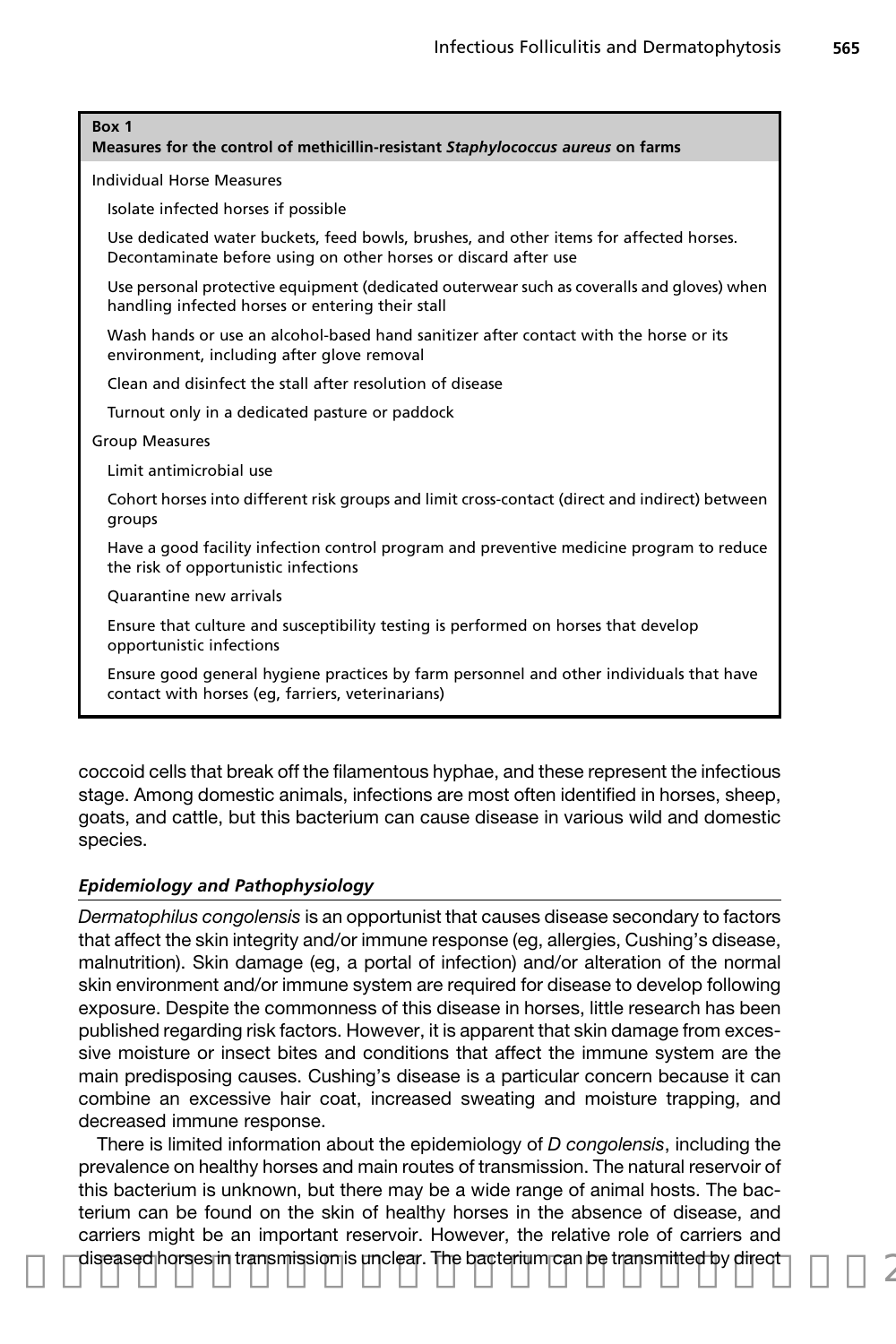and indirect (eg, fomites) contact. Crusts from infected horses pose the highest risk because of the large bacterial burden. Though perhaps relevant for short-term transmission on farms, the environment probably plays a minimal role in the broader epidemiology.

# Clinical Signs

As with most exudative skin diseases, dermatophilosis starts with a papular stage and progresses to pustules. These early abnormalities are often not detected, and disease is not noted until the classic presentation with the development of epidermal collarettes, focal alopecia, coalescing of exudative lesions with matted hair ("paint-brush lesions") and thick crusts. Crusts are easily removable, with abundant pus underneath and potential bleeding caused by skin erosion (Fig. 2A).<sup>28</sup> As disease progresses, there is typically less purulent discharge and dry crusts may predominate. Pruritus is variable. Lesions may be regional or generalized, with lesion distribution being representative of the underlying cause, such as areas where excessive moisture is present (ie, dorsum, race, rump), where biting insects prefer, or where skin trauma is common (ie, girth and saddle area, lower limbs). Crust and scab formation is most common with longer hair coats, so in temperate climates the appearance of lesions in summer differs from that in winter.

# **Diagnosis**

Clinical appearance is strongly suggestive, particularly in horses that are kept in wet environments or with other recognized risk factors. Impression smears of the undersides of crusts are very useful because of the characteristic "railroad-track" cytologic appearance of the bacterium (see Fig. 2B). Early lesions with ample exudate are optimal. Crusts can be plucked and pressed onto a glass slide. Alternatively, crusts can be mixed with saline and macerated before placing on a slide, a technique that is most effective for older or dry lesions.

Definitive diagnosis is based on isolation of the bacterium from crusts or biopsies, although this is uncommonly performed as an initial diagnostic test. Alternatively, histopathology may be used for diagnosis. A thick crust composed of palisading layers of parakeratotic stratum corneum, dried serum, and degenerating neutrophils is the most characteristic change (see Fig. 2C). A superficial folliculitis may be a prominent feature



change. Organisms are typically sandwiched between the layers.<br>4 Fig. 2. (A) Thick crust with purulent exudate peeled off the skin from a patient with dermatophilosis. (B) Cytologic appearance of Dermatophilus congolensis. Note the filamentous appearance of chains of parallel "railroad-track" gram-positive cocci. (C) Thick crust from a patient with dermatophilosis, composed of palisading layers of parakeratotic stratum corneum, dried serum, and degenerating neutrophils, which constitute the most characteristic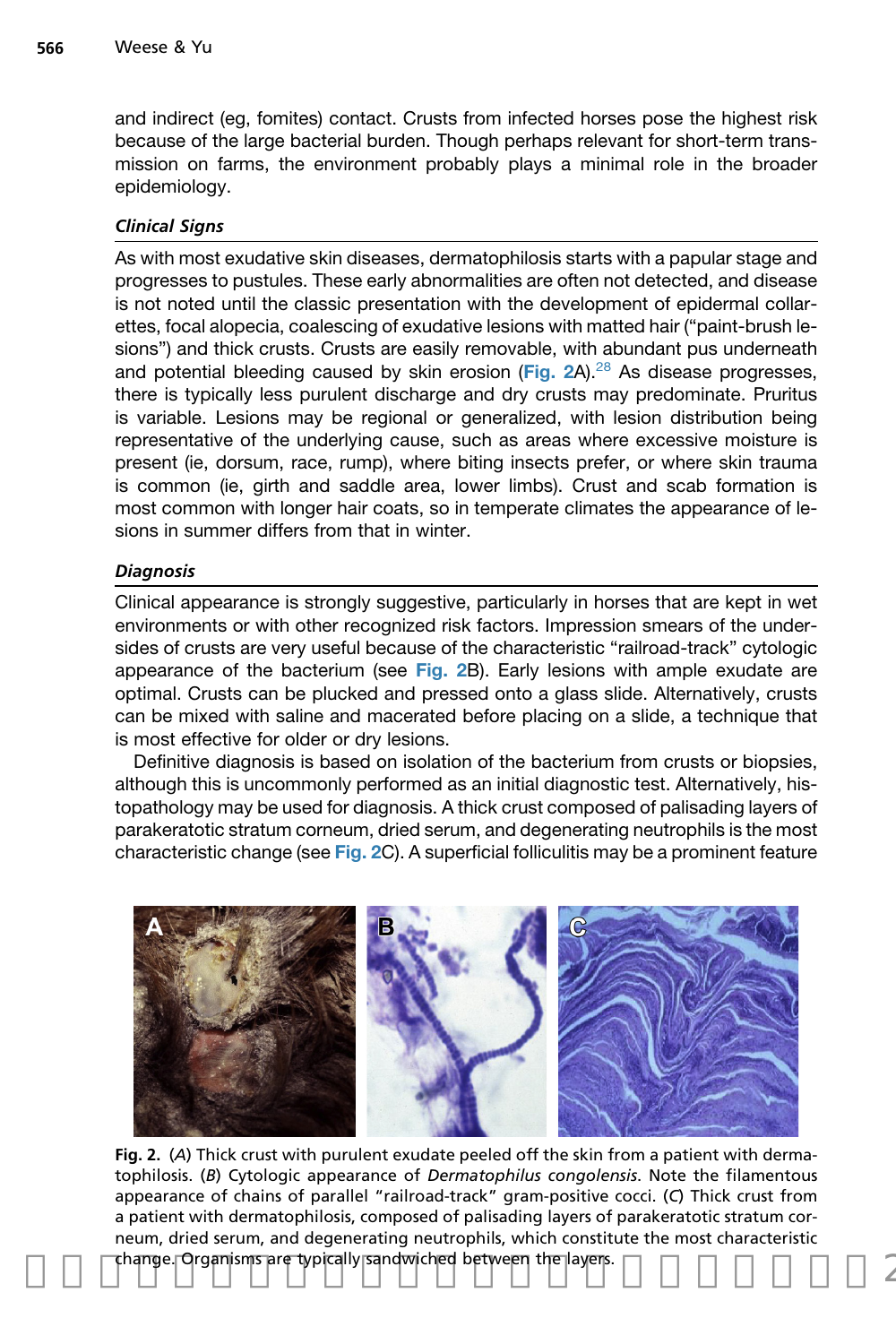of the disease. In sections stained with Gram stain, the branching, filamentous organisms can be observed in the crusts and in the follicles. More extensive diagnostic testing should be considered to rule out other conditions or concurrent infections, particularly in atypical cases or those that fail to respond as expected.

Consideration of the underlying problem should also be part of the diagnostic process. This approach can involve investigation of environmental factors and management, or diagnostic testing (eg, diagnosis of Cushing's disease, intradermal allergy testing).

#### **Treatment**

Infection can be self-limiting if underlying problems are corrected, but specific therapy is usually indicated. Affected horses should be kept in a dry environment to facilitate skin healing. Crusts should be gently removed after soaking with biocidal shampoo or rinses (eg, 2%–4% chlorhexidine, benzoyl peroxide). Vigorous scrubbing should be avoided. Clipping affected areas and adjacent areas can facilitate topical therapy and maintain a dry skin environment. Antibacterial shampoos or rinses containing 2% to 4% chlorhexidine, benzoyl peroxide, accelerated hydrogen peroxide, or other nonirritating biocides should be used. A 10- to 15-minute contact time should be pro-vided before rinsing.<sup>[28](#page-15-0)</sup> Bathing should occur every 1 to 2 days initially, and at least once weekly until 1 week after clinical resolution. Focal lesions can be treated more often with biocidal sprays or ointments (eg, 4% chlorhexidine spray). Topical antimicrobials such as mupirocin or fusidic acid should also be effective, but it is unclear whether they confer much more benefit than topical biocides.

Systemic antimicrobials can be considered, but are rarely needed. It is ideal to reserve systemic antimicrobials for severe or refractory cases or for cases whereby topical therapy is not possible. Systemic therapy can be effective, but is accompanied by a risk of antimicrobial-associated complications (eg, diarrhea) and emergence of antimicrobial resistant pathogens. If systemic therapy is elected, bathing and removal of crusts should be performed if possible. *D congolensis* is almost always susceptible to a wide range of antimicrobials, with penicillin (20,000 IU/kg intramuscularly every 12 hours until 1 week after clinical resolution of lesion) being the drug of choice.

Concurrent measures to address any identified underlying problems are critical. This approach may involve changes in housing (eg, providing better cover outside, improving ventilation), management (eg, blanketing practices, improved nutrition), ectoparasite control, or treatment of underlying diseases (eg, allergies, Cushing's disease).

#### Prevention

Prevention involves good management and animal care practices that reduce predisposing causes, particularly ensuring that horses have access to proper shelter, and control of biting flies.

# Public Health

infected horses, wearing some form of protective outerwear (eg, coveralls) when  $\ell$ Human infections have been reported, but are rare and mainly occur in tropical regions.<sup>29</sup> Although the potential for zoonotic transmission should not be dismissed, considering the incidence of this disease in horses, the limited use of strict infection control and hygiene measures around infected horses, and the paucity of reports of human infection (especially infections linked to horses), the risk is exceedingly low. Basic hygiene practices, particularly good attention to hand hygiene after handling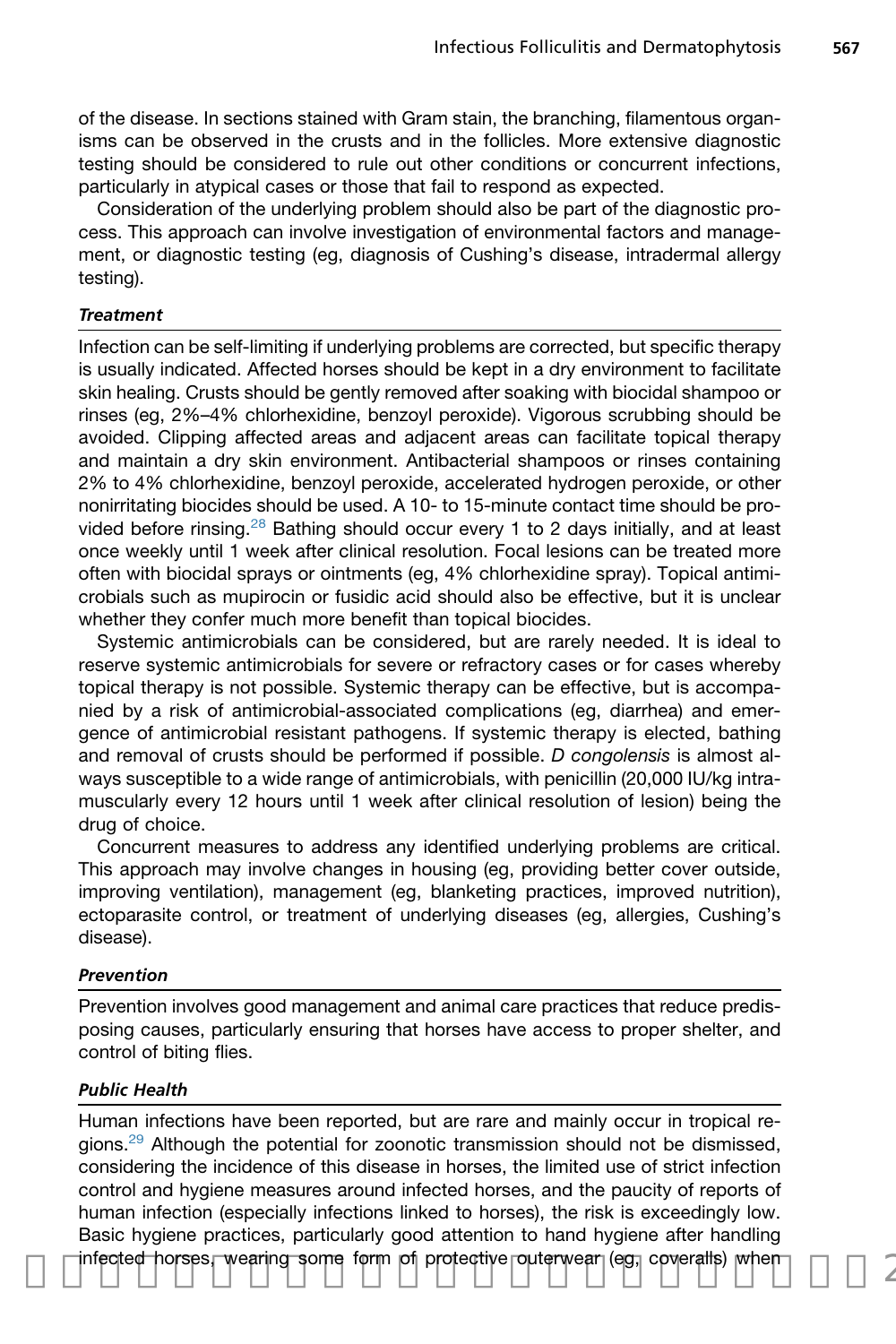bathing infected horses, and other basic barrier protection approaches, should be adequate. People with skin lesions or underlying skin disease should be particularly careful and use rigorous hand-hygiene practices. Alcohol-based hand sanitizers should be highly effective against this bacterium, and equally as effective as hand washing.

# Infection Control

Multiple cases of dermatophilosis can occur in the same group of horses, although this relates largely to commonness of the underlying problem. Presumably this bacterium can be exchanged readily through direct or indirect (eg, fomites) means, and basic practices can reduce any risks. Crusts may pose the greatest risk, so care must be taken not to contaminate the environment or items during crust removal and patient treatment. Tack, blankets, and other items that have contact with the skin should not be shared between infected and uninfected horses. Items used on infected horses should be cleaned and disinfected after resolution of infection and/or before use on another horse. Many items are difficult to thoroughly disinfect, but the limited risk of transmission decreases concern about low-level residual bacterial contamination. Blankets, wraps, and similar items should be washed and hot-air dried. Items that cannot be laundered should be cleaned and ideally be sprayed with a routine disinfectant; however, surface compatibility must be considered. Routine cleaning and disinfection of the stall should be adequate. Infected horses do not require strict isolation; rather, keeping them away from other horses during the early treatment period, when bacterial burdens are highest, is a prudent measure. Particular care should be taken to avoid direct or indirect contact with horses that have underlying skin disease or immunosuppressive disorders (eg, Cushing's disease). A single case report of *D congolen-*sis placentitis and abortion in a mare exists,<sup>[30](#page-16-0)</sup> so it may be prudent to adopt a stricter approach around pregnant mares, although the risk is presumably low.

Personnel working with an infected horse should use contact precautions to reduce the risk of transmission to other horses, low as it may be.

## DERMATOPHYTOSIS

Dermatophytosis, commonly referred to as ringworm, is an important and highly contagious fungal infection caused by dermatophytes of the *Microsporum* and *Trichophyton* genera. Though of limited morbidity, ringworm can be problematic because of the potential for outbreaks, prolonged disease (at the individual or herd levels), cost and bother of treatment, and the potential for human infection.

## Etiology

Dermatophytes are keratinophilic fungi. A wide range of dermatophyte species exist, which can be divided into zoophilic and geophilic groups. Most animal infections are caused by zoophilic species, with *Trichophyton equinum* and *Microsporum canis* (also referred to as *Microsporum equinum*) most common in horses,<sup>[31–33](#page-16-0)</sup> and *T equinum* predominating in older horses.[32](#page-16-0) Other species such as *Trichophyton mentagrophytes, Trichophyton verrucosum*, and *Trichophyton bullosum*, and the geophilic *Microsporum gypseum,* may be found occasionally in some regions.<sup>[32,34](#page-16-0)</sup>

# Epidemiology and Pathophysiology

horses,<sup>[31](#page-16-0)</sup> but it is unclear whether equine infections originate mainly from clinically The incidence of disease and prevalence of dermatophyte shedding are poorly characterized in horses. Dermatophytes can be found on a small percentage of healthy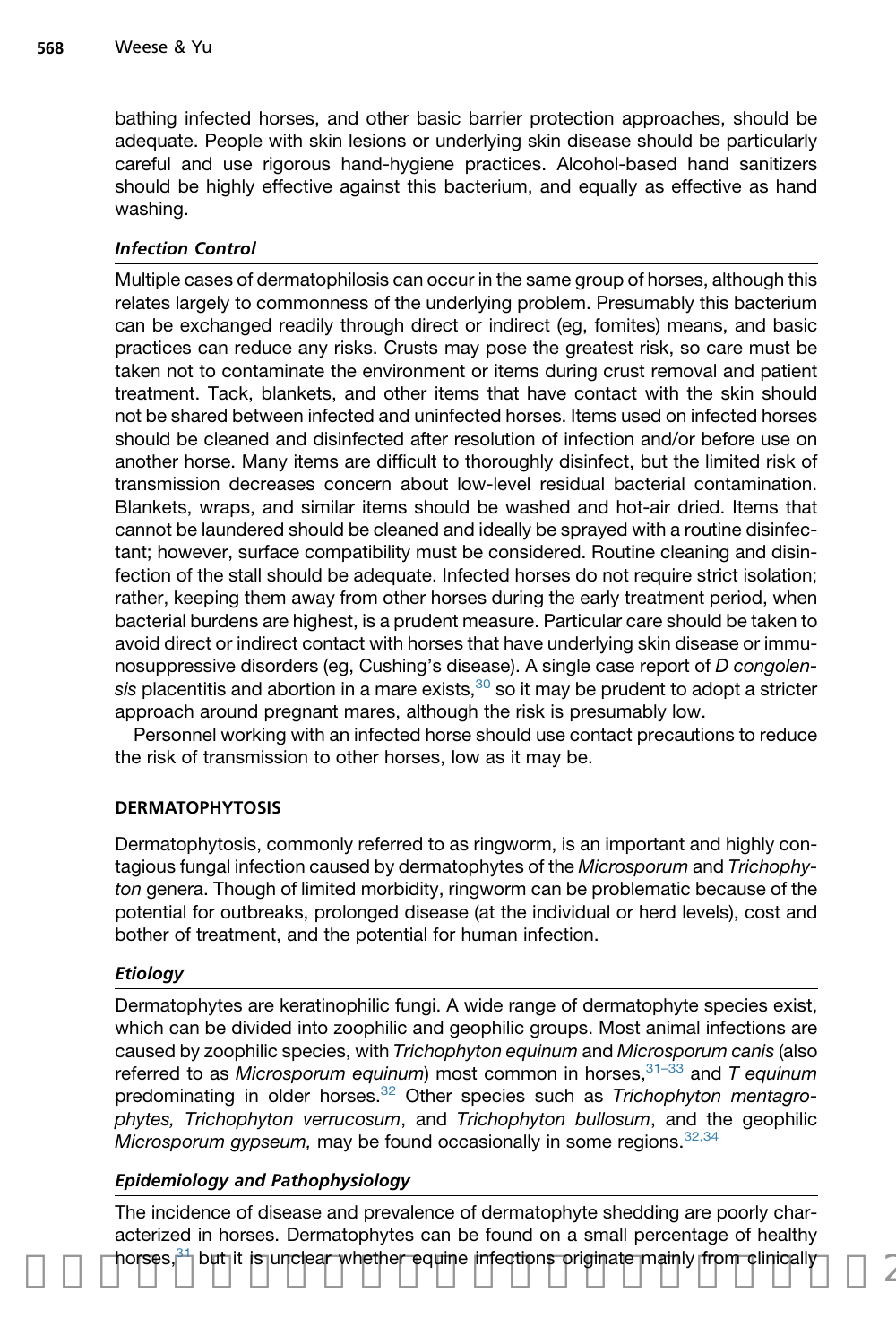infected horses or clinically normal equine carriers. Horses can also be infected by other animal species, such as dogs, cats, and cattle, although the importance of these sources is unknown.

Zoophilic dermatophytes are transmitted by direct contact with infected animals or contact with arthroconidia (spores) in the environment or on fomites (eg, tack, blankets). Specific risk factors for horses have not been adequately investigated, although one study reported a higher incidence of disease on training farms than on breeding farms.<sup>[35](#page-16-0)</sup> A study of Australian thoroughbreds identified a predominance of lesions in the girth area, supporting tack as an important route of transmission. $36$  Young age (<3 years) and high humidity were also risk factors. Geophilic species are found in the environment, and contact with contaminated environments, particularly soil, is the main source of exposure.

Dermatophytes have keratinophilic and keratinolytic properties,<sup>[32](#page-16-0)</sup> and clinical infection involves the superficial keratinized layers of the hair coat and skin. $37$  After exposure, dermatophyte arthroconidia attach and germinate, then invade the stratum corneum, a process that takes approximately 3 days in human explant models<sup>[38](#page-16-0)</sup>; and a similar time frame is likely present in horses. Clinical disease is usually apparent within 9 to 15 days of exposure.<sup>[39](#page-16-0)</sup> Protease production digests keratin, providing a nutritional source and initiating skin and hair damage.<sup>[37](#page-16-0)</sup> Differences in keratinase production can be present between strains, which may account for apparent differences in clinical virulence. Other factors also contribute to host damage, including the host immune response, host protease secretion, and various other likely pathogen and host factors.<sup>[37](#page-16-0)</sup> An effective delayed-type hypersensitivity cell-mediated immune response is required for elimination of infection. $37$  Animals with compromised immune systems may therefore develop more serious or more prolonged disease.

The reason why dermatophytes can be found on the skin and hair coat of animals without disease is unclear. It is possible that low-level exposure and an effective immune response result in temporary colonization with no disease, but this has not been adequately studied.

#### Clinical Signs

Classically, a circular area of alopecia and scaling with an erythematous margin is evident.<sup>[32](#page-16-0)</sup> Lesions may grow centripetally, and with time there may be resolution of infection in central areas with new hair growth while active disease continues to extend outward ([Fig. 3](#page-11-0)). However, this classic presentation is not always present, and affected animals can have variable distributions and shapes of affected areas. There may be single lesions or multiple lesions in a cluster or widely disseminated. The head, neck, and forelimbs are most commonly affected. Spread over the body may be rapid, particularly in young animals. Pruritus is uncommon but may be present in some animals. Close examination of affected areas may reveal papules and pustules, $28$  depending on the age of the lesion. The classic appearance is not always present in horses, and in some cases the main signs are less pronounced, with broken hairs, small alopecic areas, and a hair coat that looks more "rough" than diseased.

#### **Diagnosis**

ylococcal folliculitis) and atypical presentations of ringworm.<br>
A Consideration of dermatophytosis is important for any horse with dermatologic disease because of the variable clinical presentation and potential for rapid spread. Clinical appearance can provide a suspicion of ringworm, but confirmation should take place to rule out other similar-appearing conditions (eg, dermatophilosis, staph-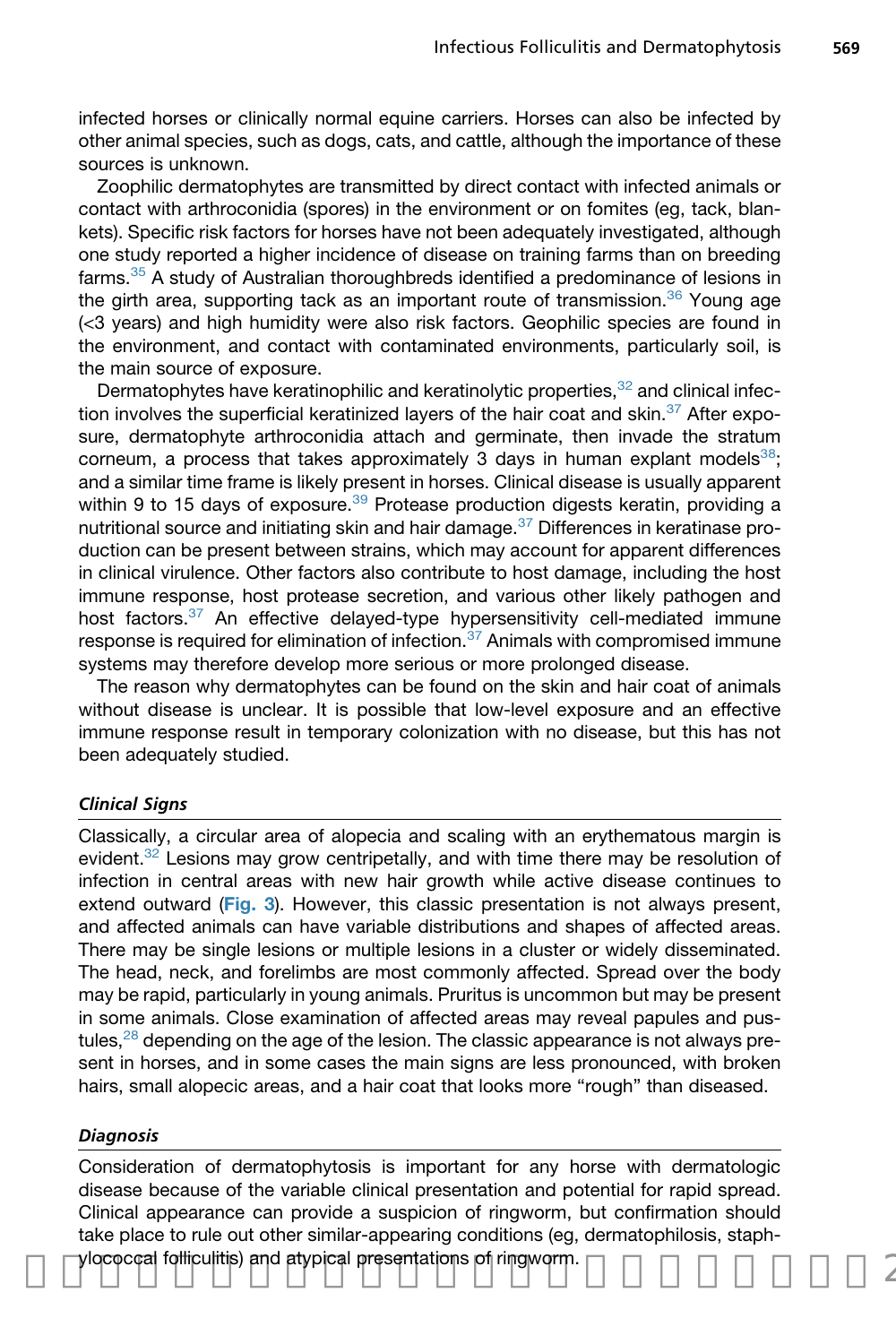<span id="page-11-0"></span>

Fig. 3. Common dermatophytic lesions consist of a circular area of alopecia and scaling, with centripetal spreading and resolution of infection in central areas with new hair growth, while active disease continues to extend outward.

Wood's lamp can be used as a screening tool; however, false negatives are common because not all dermatophytes fluoresce. Negative results should never be used to rule out dermatophytosis. Wood's lamp is most effective as a monitoring tool when a fluorescing strain of *M canis (M equinum)* is known to be present in a group or on an individual. Fluorescence is best observed during early or active infection, when the entire hair shaft will fluoresce,  $32$  as later in disease only the most distal components will fluoresce. Wood's lamp can be useful for selection of optimal sites to collect samples for fungal culture.

Direct microscopic examination of infected hairs (trichoscopy) collected by plucking or skin scraping has provided variable success. After digestion with 10% to 20% potassium hydroxide to remove keratin and associated debris, dermatophytes can be noted in clusters or chains along the hair surface (Fig. 4). [32,40](#page-16-0) Direct staining with Giemsa stain may also be used to visualize arthroconidia, although this is likely of lower sensitivity.

Adhesive tape impression (ATI) is used to collect and secure hair samples of affected and unaffected hairs, which are then placed onto a glass slide for microscopic evaluation. The sample is examined either directly using low-power  $(4\times -10\times$ objective) for evidence of ectothrix. Packing tape (such as 3M ScotchPad Packaging



canis. (B) Microsporum gypseum.<br>
E Fig. 4. Dermatophytes can be noted in clusters or chains along the hair surface with a lactophenol cotton blue stain used to enhance the spore along the hair shaft. (A) Microsporum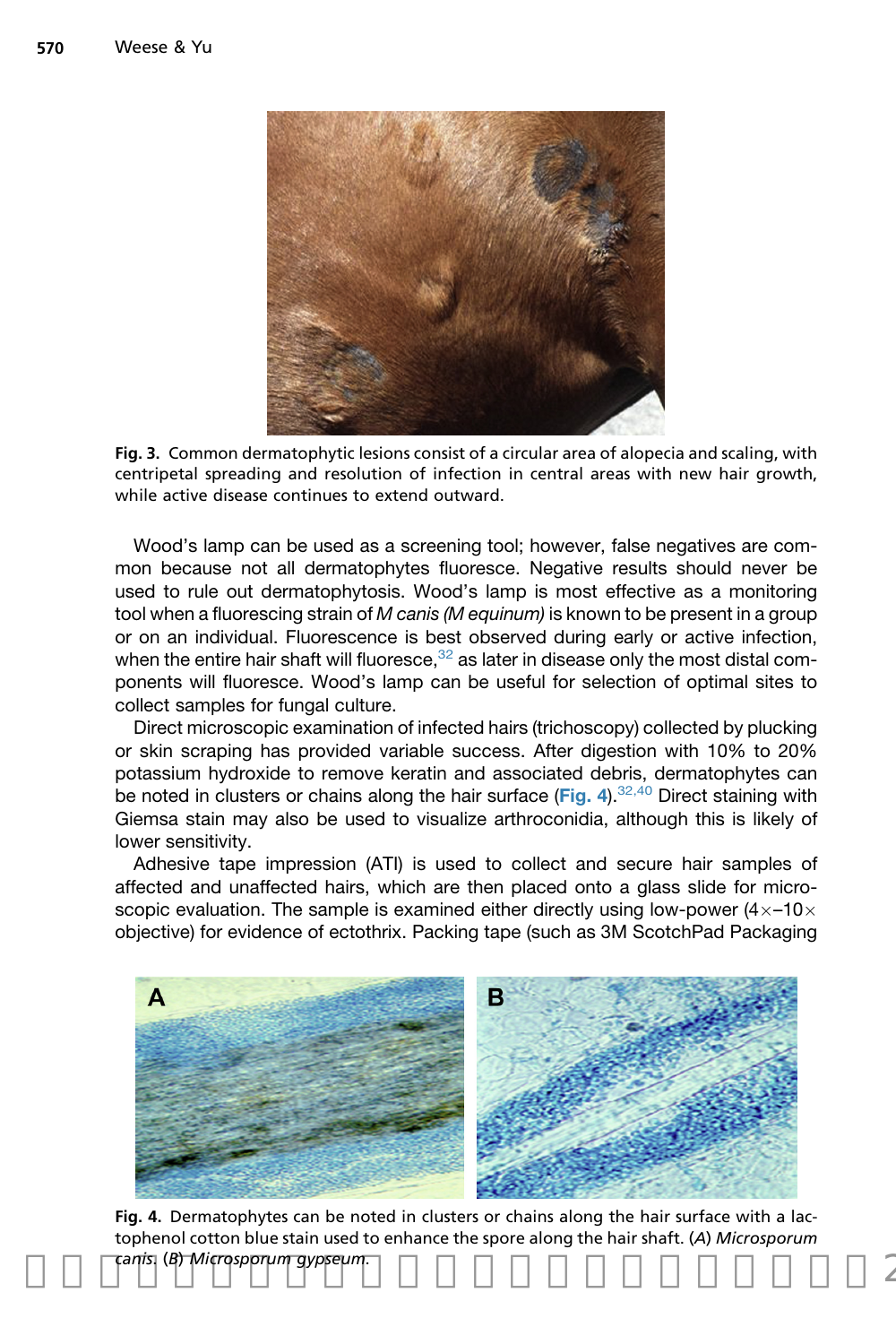Tape Pad 3750PY) is used in preference to regular clear Scotch tape, as the former is stickier (especially useful for collecting affected hairs) and tends not to curl as readily when adhering to a slide. ATI is the sampling method of choice for dermatophyte evaluation, as it adheres fragile infected hairs rather than leaving the broken infected hairs behind when sampling with hemostats.

Fungal culture is the gold standard. Hair should be collected from clinically affected areas, with new lesions preferred. Hair is collected by plucking or toothbrush sampling. Biopsies can also be cultured, as can debris from skin scrapings. A diagnostic laboratory that has experience with dermatophyte isolation and identification is preferred. Selective media are required to prevent overgrowth of various environmental and commensal fungi. Commercial in-clinic assays are available. These assays can allow for a preliminary diagnosis based on colony morphology and color change of medium, but suspected positive cases should always be confirmed via microscopy or submission to a diagnostic laboratory to prevent false-positive diagnoses. An additional consideration is the biosafety requirements for in-clinic culture. Containment at biosafety level 2 should be used to reduce the risk of laboratory-associated infection. These practices are feasible in a veterinary clinic, but require consideration of physical layout, training, cleaning and disinfection, decontamination, and waste disposal.

#### **Treatment**

Ringworm is a self-limiting disease in immunocompetent animals,<sup>[32](#page-16-0)</sup> although 1 to 4 months may be required.<sup>[41](#page-16-0)</sup> Treatment typically is pursued to hasten recovery and reduce the risk of subsequent human or animal infections.

Topical and systemic options are available, and little objective information is available regarding optimal approaches in horses. Topical therapy can be effective alone or in conjunction with systemic treatment, and should be considered for all cases. $^{28}$ Affected areas can be clipped to facilitate treatment. Clippers and clipper blades should be disinfected after use. Scabs should be removed and disposed of in a manner that will not contaminate the environment. All lesions and the surrounding hair coat should be treated. Ideally the entire hair coat is treated because dermatophytes may be present widely over the body, not just at visibly affected sites. A wide range of topical options are available in rinse or shampoo formulations, including enilconazole 0.2% (Imaverol), natamycin, ketoconazole 1% to 2%, miconazole, chlor-hexidine 2% to 4%, and combinations of ketoconazole and chlorhexidine.<sup>[28,42](#page-15-0)</sup> A 2% lime sulfur solution is effective but is undesirable because of the odor and potential for staining of light hair coats.<sup>32</sup> Accelerated hydrogen peroxide may be another topical treatment option because of its efficacy against dermatophytes, but data are currently limited. Terbinafine 1% or miconazole 2% can be used as spot treatments but are not practical for treatment of the whole animal. Natamycin suspension is also useful for focal topical therapy.[41](#page-16-0) Treatment intervals are not well described, and range from daily to weekly. At least 2 to 3 treatments per week should be administered initially.

record in horses in the face of the doses used (2–5 mg/kg every 12 hours) is  $\ell$ Limited information is available about the safety and efficacy of systemic antifungals. Griseofulvin (5–10 mg/kg or 100 mg/kg by mouth every 24 hours) is occasionally used, although evidence of superiority to topical therapy is lacking. The variable reported dosing ranges question the efficacy of this product in equine dermatology. Griseofulvin is a teratogen, and should not be used in pregnant mares. Whereas medications such as itraconazole and fluconazole have been used to treat horses with systemic mycotic infections such as coccidioidomycosis and aspergillosis, there have not been any studies on their effectiveness in dermatophytosis. However, their safety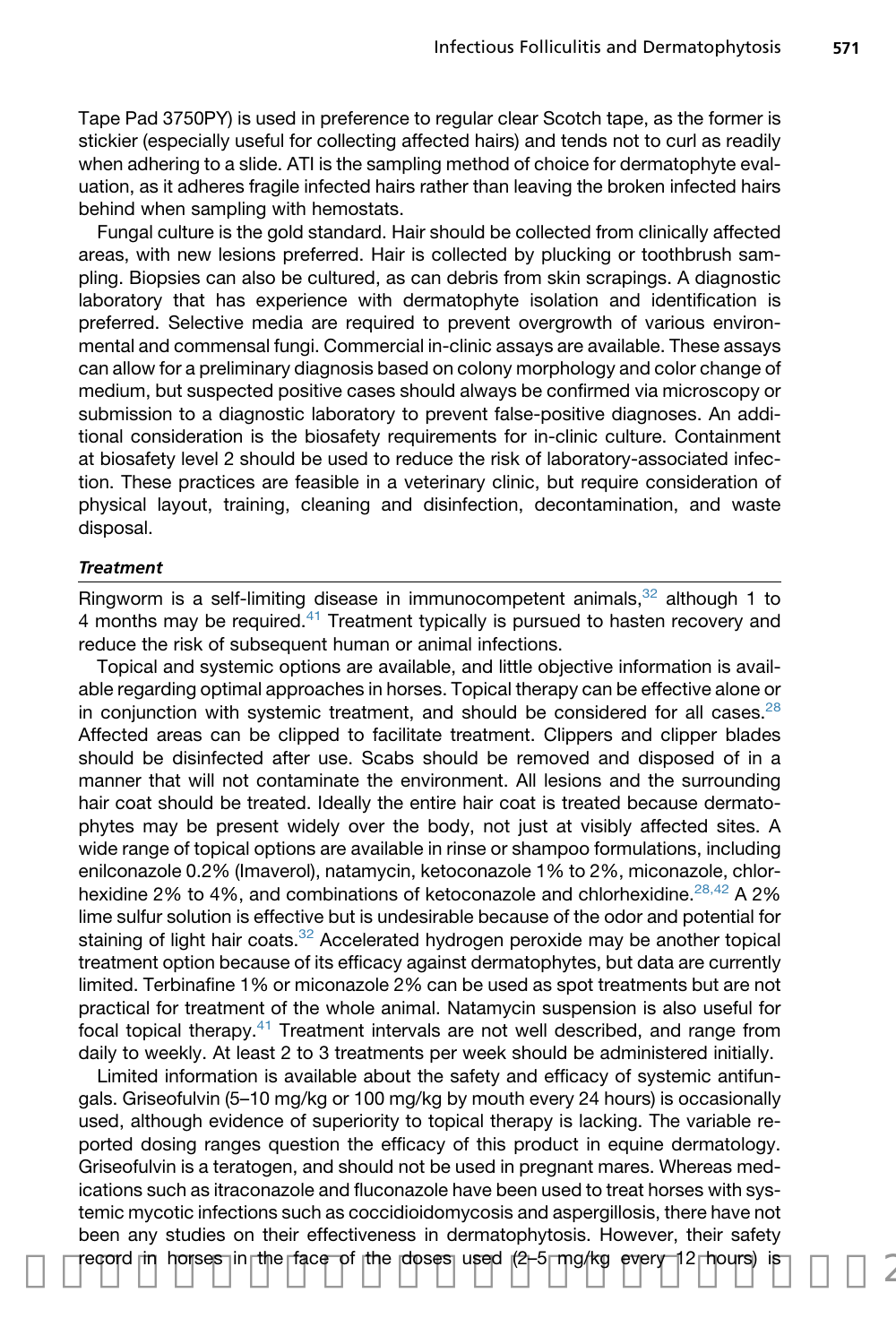encouraging.<sup>[43–45](#page-16-0)</sup> Terbinafine is widely used in dogs and cats, and although pharmacokinetics of this drug have been investigated in horses,  $46$  efficacy data are limited to a weak uncontrolled study of 2 horses that reported clinical cure (albeit for a typically self-limiting disease).<sup>[47](#page-16-0)</sup> Alternatively, sodium iodide 20% may be given intravenously (250 mL/500 kg horse every 7 days, 1 to 2 times), although this also is contraindicated in pregnant mares as it may cause abortion.

Considering the cost and potential toxicity of oral antifungal medication, combined with the self-limiting nature of disease and relative ease of topical therapy, topical therapy alone is a reasonable approach, with oral treatment reserved for refractory or perhaps severe cases. Oral treatment is best reserved for situations whereby topical therapy cannot be performed adequately because of the horse's temperament or inability to bathe because of cold weather. Treatment typically is continued for 2 to 4 weeks after resolution of clinical signs, and after 2 negative cultures (collected 3–7 days apart) have been obtained. $41$ 

## Prevention

There are no specific preventive measures. Vaccination has been shown to provide a reasonable degree of protection in horses,  $48$  but equine vaccines are not commercially available in most regions. General infection-control practices, including quarantine of new arrivals, preventing sharing of tack and other skin-contact items, and prompt diagnosis of suspected cases, are important, in addition to specific measures used in response to suspected or confirmed cases (see later discussion). Prophylactic topical treatment of exposed horses can be considered. If used tack is purchased, it should be cleaned and disinfected before use. Used blankets should be laundered and hot-air dried.

## Public Health

Dermatophytosis is a common zoonotic disease, although horses are uncommonly implicated in human infections. The risk varies between different dermatophytes, with *M canis* posing the greatest risk.<sup>[32](#page-16-0)</sup> Any infected horse poses a risk to humans through direct contact or through contact with contaminated fomites. The incidence of zoonotic ringworm in people in contact with infected horses is unknown, although all infected horses should be considered infectious.

# Infection Control

Infected horses should be isolated to prevent direct or indirect contact with other horses and to facilitate the use of proper infection-control practices. Dermatophytes are spread through contact, not aerosol or airborne routes, so isolation within a main barn is acceptable as long as there is no potential for horse-horse contact around doors or over walls. If the potential for contact exists, temporary barriers should be erected or empty stalls should be left on either side. If infected horses are turned out, an individual pasture or paddock should be used, and there should be no potential for contact with other horses over fences. If affected horses are walked, personnel should be diligent to ensure there is no transient contact with other horses.

debris as possible, thorough washing, and application of a disinfectant with  $\ell$ Dermatophytes can survive for months to years in the environment and on tack under the appropriate conditions. $32,36$  Therefore, potentially contaminated areas and items should be cleaned and disinfected, and this should be done periodically during the treatment period. A thorough terminal cleaning and disinfection should be performed after resolution of infection. Disinfection of stalls may be difficult if unsealed wood, concrete, or dirt surfaces are present, but removal of as much organic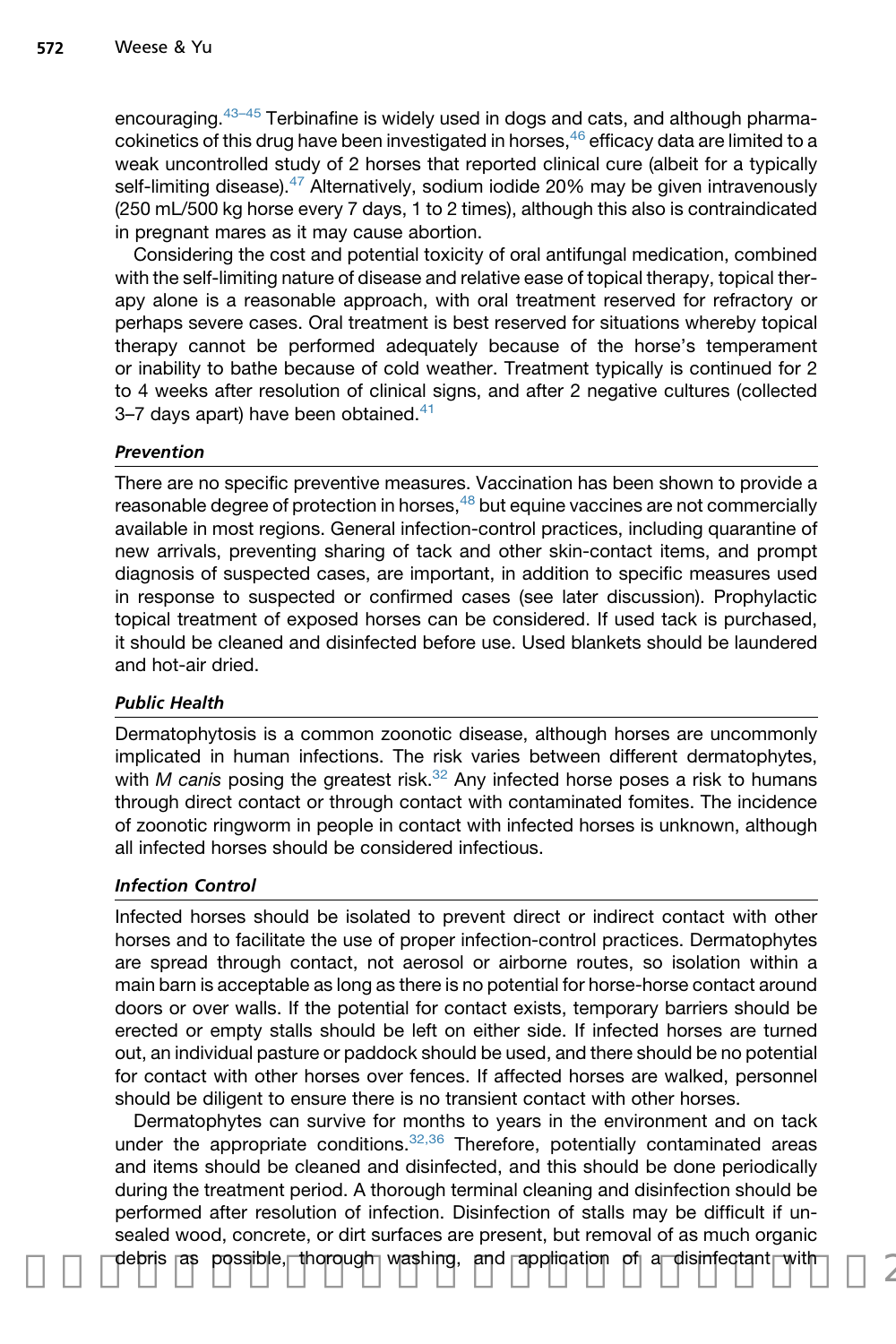<span id="page-14-0"></span>antidermatophyte activity (eg, accelerated hydrogen peroxide, 1:10 concentration of household bleach) should markedly reduce any dermatophyte burden and subsequent risk.

Items that have come into contact with infected horses should also be considered infectious. Items such as buckets and brushes should be soaked in disinfectant and thoroughly rinsed after 15 minutes' contact time. Blankets, wraps, and other items that can be laundered should be laundered and hot-air dried. Disinfection of tack can difficult because many items have porous surfaces. Tack should be thoroughly washed and sprayed with a disinfectant. Accelerated hydrogen peroxide is probably less damaging than bleach to surfaces, and is preferred. After 15 minutes' contact time, tack should be rinsed to remove residual disinfectant.

Contact with infected horses should be minimized. Personal protective equipment should be worn whenever horses are handled or when the stall is entered. The most important components are an item that covers the clothing (eg, coveralls) and is only used for the infected horse, and gloves. Protective outerwear should be stored so that it does not cross-contaminate other items, and should be donned and removed with care to avoid inadvertent contamination of the hands or other parts of the body. Hands must be washed after removal of gloves.

# **REFERENCES**

- 1. [Panchaud Y, Gerber V, Rossano A, et al. Bacterial infections in horses: a retro](http://refhub.elsevier.com/S0749-0739(13)00062-X/sref1)[spective study at the University Equine Clinic of Bern. Schweiz Arch Tierheilkd](http://refhub.elsevier.com/S0749-0739(13)00062-X/sref1) [2010;152:176–82.](http://refhub.elsevier.com/S0749-0739(13)00062-X/sref1)
- 2. [De Martino L, Lucido M, Mallardo K, et al. Methicillin-resistant staphylococci iso](http://refhub.elsevier.com/S0749-0739(13)00062-X/sref2)[lated from healthy horses and horse personnel in Italy. J Vet Diagn Invest 2010;](http://refhub.elsevier.com/S0749-0739(13)00062-X/sref2) [22:77–82.](http://refhub.elsevier.com/S0749-0739(13)00062-X/sref2)
- 3. [Haenni M, Targant H, Forest K, et al. Retrospective study of necropsy](http://refhub.elsevier.com/S0749-0739(13)00062-X/sref3)[associated coagulase-positive staphylococci in horses. J Vet Diagn Invest](http://refhub.elsevier.com/S0749-0739(13)00062-X/sref3) [2010;22:953–6.](http://refhub.elsevier.com/S0749-0739(13)00062-X/sref3)
- 4. [Devriese L, Hermans K, Baele M, et al.](http://refhub.elsevier.com/S0749-0739(13)00062-X/sref4) Staphylococcus pseudintermedius versus Staphylococcus intermedius[. Vet Microbiol 2009;133:206–7.](http://refhub.elsevier.com/S0749-0739(13)00062-X/sref4)
- 5. [Devriese LA, Nzuambe D, Godard C. Identification and characteristics of staph](http://refhub.elsevier.com/S0749-0739(13)00062-X/sref5)[ylococci isolated from lesions and normal skin of horses. Vet Microbiol 1985;10:](http://refhub.elsevier.com/S0749-0739(13)00062-X/sref5) [269–77.](http://refhub.elsevier.com/S0749-0739(13)00062-X/sref5)
- 6. [Devriese LA, Vlaminck K, Nuytten J, et al.](http://refhub.elsevier.com/S0749-0739(13)00062-X/sref6) Staphylococcus hyicus in skin lesions [of horses. Equine Vet J 1983;15:263–5.](http://refhub.elsevier.com/S0749-0739(13)00062-X/sref6)
- 7. [Anderson ME, Lefebvre SL, Rankin SC, et al. Retrospective multicentre study of](http://refhub.elsevier.com/S0749-0739(13)00062-X/sref7) methicillin-resistant Staphylococcus aureus [infections in 115 horses. Equine Vet](http://refhub.elsevier.com/S0749-0739(13)00062-X/sref7) [J 2009;41:401–5.](http://refhub.elsevier.com/S0749-0739(13)00062-X/sref7)
- 8. [Bergstrom K, Aspan A, Landen A, et al. The first nosocomial outbreak of](http://refhub.elsevier.com/S0749-0739(13)00062-X/sref8) methicillin-resistant Staphylococcus aureus [in horses in Sweden. Acta Vet](http://refhub.elsevier.com/S0749-0739(13)00062-X/sref8) [Scand 2012;54:11.](http://refhub.elsevier.com/S0749-0739(13)00062-X/sref8)
- 9. [Hartmann FA, Trostle SS, Klohnen AA. Isolation of methicillin-resistant](http://refhub.elsevier.com/S0749-0739(13)00062-X/sref9) Staphylococcus aureus [from a postoperative wound infection in a horse. J Am Vet Med](http://refhub.elsevier.com/S0749-0739(13)00062-X/sref9) [Assoc 1997;211:590–2.](http://refhub.elsevier.com/S0749-0739(13)00062-X/sref9)
- 10. [Maeda Y, Millar BC, Loughrey A, et al. Community-associated MRSA SCCmec](http://refhub.elsevier.com/S0749-0739(13)00062-X/sref10) [type IVd in Irish equids. Vet Rec 2007;161:35–6.](http://refhub.elsevier.com/S0749-0739(13)00062-X/sref10)
- transmission. J Clin Microbiol 1999;37:1459–63.<br>
A 11. [Seguin JC, Walker RD, Caron JP, et al. Methicillin-resistant](http://refhub.elsevier.com/S0749-0739(13)00062-X/sref11) Staphylococcus aureus [outbreak in a veterinary teaching hospital: potential human-to-animal](http://refhub.elsevier.com/S0749-0739(13)00062-X/sref11)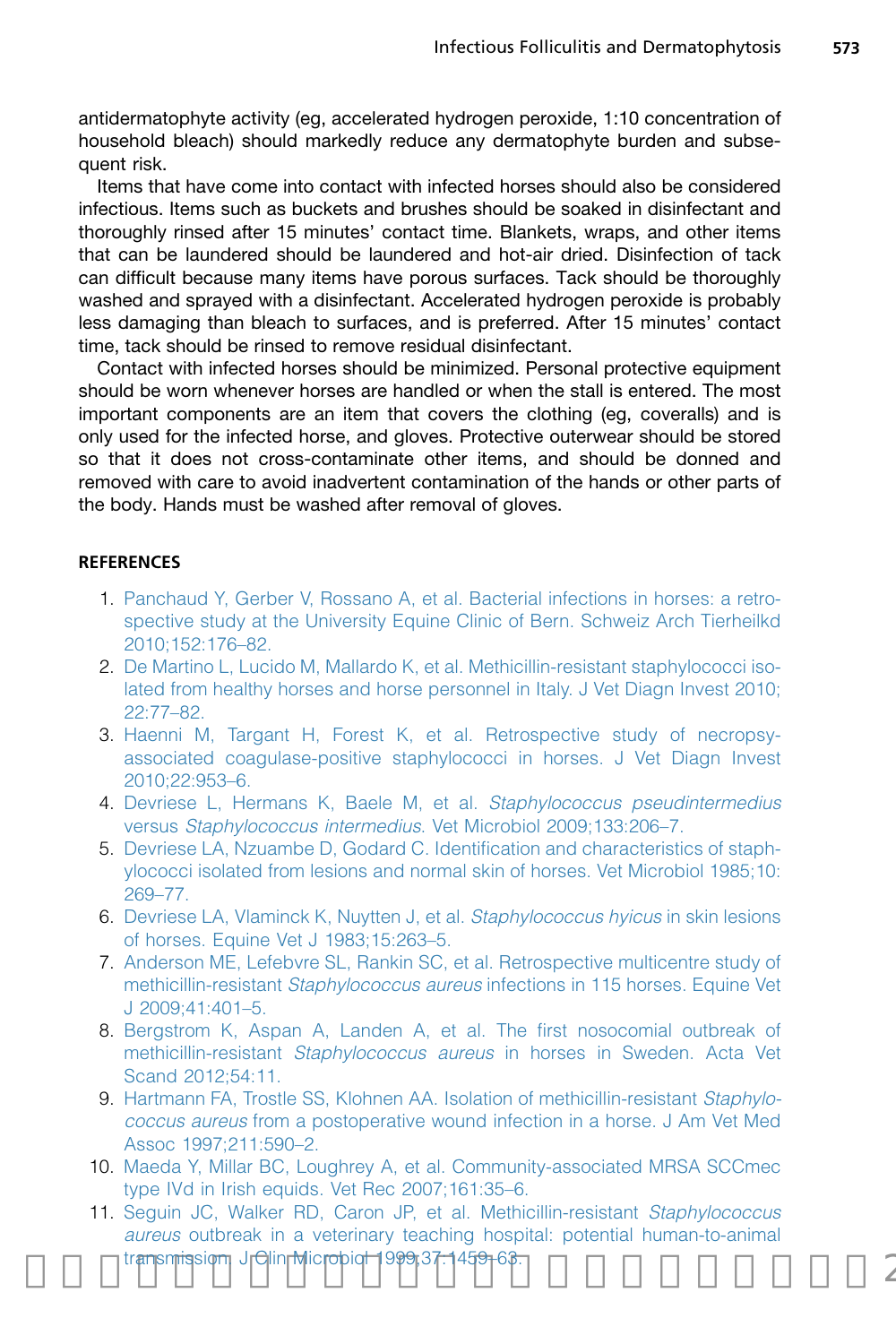- <span id="page-15-0"></span>12. [Weese JS, Archambault M, Willey BM, et al. Methicillin-resistant](http://refhub.elsevier.com/S0749-0739(13)00062-X/sref12) Staphylococcus aureus [in horses and horse personnel, 2000-2002. Emerg Infect Dis 2005;11:](http://refhub.elsevier.com/S0749-0739(13)00062-X/sref12) [430–5.](http://refhub.elsevier.com/S0749-0739(13)00062-X/sref12)
- 13. [van Duijkeren E, Moleman M, Sloet van Oldruitenborgh-Oosterbaan M, et al.](http://refhub.elsevier.com/S0749-0739(13)00062-X/sref13) Methicillin-resistant Staphylococcus aureus [in horses and horse personnel: an](http://refhub.elsevier.com/S0749-0739(13)00062-X/sref13) [investigation of several outbreaks. Vet Microbiol 2010;141:96–102.](http://refhub.elsevier.com/S0749-0739(13)00062-X/sref13)
- 14. [van Duijkeren E, Ten Horn L, Wagenaar JA, et al. Suspected horse-to-human](http://refhub.elsevier.com/S0749-0739(13)00062-X/sref14) [transmission of MRSA ST398. Emerg Infect Dis 2011;17:1137–9.](http://refhub.elsevier.com/S0749-0739(13)00062-X/sref14)
- 15. [Weese JS, Caldwell F, Willey BM, et al. An outbreak of methicillin-resistant](http://refhub.elsevier.com/S0749-0739(13)00062-X/sref15) Staphylococcus aureus [skin infections resulting from horse to human transmis](http://refhub.elsevier.com/S0749-0739(13)00062-X/sref15)[sion in a veterinary hospital. Vet Microbiol 2005;114:160–4.](http://refhub.elsevier.com/S0749-0739(13)00062-X/sref15)
- 16. [Weese JS, Rousseau J, Traub-Dargatz JL, et al. Community-associated](http://refhub.elsevier.com/S0749-0739(13)00062-X/sref16) methicillin-resistant Staphylococcus aureus [in horses and humans who work](http://refhub.elsevier.com/S0749-0739(13)00062-X/sref16) [with horses. J Am Vet Med Assoc 2005;226:580–3.](http://refhub.elsevier.com/S0749-0739(13)00062-X/sref16)
- 17. [Van den Eede A, Martens A, Lipinska U, et al. High occurrence of methicillin](http://refhub.elsevier.com/S0749-0739(13)00062-X/sref17)resistant Staphylococcus aureus [ST398 in equine nasal samples. Vet Microbiol](http://refhub.elsevier.com/S0749-0739(13)00062-X/sref17) [2009;133:138–44.](http://refhub.elsevier.com/S0749-0739(13)00062-X/sref17)
- 18. [Weese JS, Lefebvre SL. Risk factors for methicillin-resistant](http://refhub.elsevier.com/S0749-0739(13)00062-X/sref18) Staphylococcus aureus [colonization in horses admitted to a veterinary teaching hospital. Can](http://refhub.elsevier.com/S0749-0739(13)00062-X/sref18) [Vet J 2007;48:921–6.](http://refhub.elsevier.com/S0749-0739(13)00062-X/sref18)
- 19. [Weese JS, Rousseau J, Willey BM, et al. Methicillin-resistant](http://refhub.elsevier.com/S0749-0739(13)00062-X/sref19) Staphylococcus aureus [in horses at a veterinary teaching hospital: frequency, char](http://refhub.elsevier.com/S0749-0739(13)00062-X/sref19)[acterization, and association with clinical disease. J Vet Intern Med 2006;20:](http://refhub.elsevier.com/S0749-0739(13)00062-X/sref19) [182–6.](http://refhub.elsevier.com/S0749-0739(13)00062-X/sref19)
- 20. [Maddox TW, Clegg PD, Diggle PJ, et al. Cross-sectional study of antimicrobial](http://refhub.elsevier.com/S0749-0739(13)00062-X/sref20)[resistant bacteria in horses. Part 1: prevalence of antimicrobial-resistant Escher](http://refhub.elsevier.com/S0749-0739(13)00062-X/sref20)[ichia coli and methicillin-resistant Staphylococcus aureus. Equine Vet J 2012;](http://refhub.elsevier.com/S0749-0739(13)00062-X/sref20) [44\(3\):289–96.](http://refhub.elsevier.com/S0749-0739(13)00062-X/sref20)
- 21. [Van den Eede A, Hermans K, Van den Abeele A, et al. Methicillin-resistant](http://refhub.elsevier.com/S0749-0739(13)00062-X/sref21) Staphylococcus aureus [\(MRSA\) on the skin of long-term hospitalised horses.](http://refhub.elsevier.com/S0749-0739(13)00062-X/sref21) [Vet J 2012;193:408–11.](http://refhub.elsevier.com/S0749-0739(13)00062-X/sref21)
- 22. [Van den Eede A, Martens A, Feryn I, et al. Low MRSA prevalence in horses at](http://refhub.elsevier.com/S0749-0739(13)00062-X/sref22) [farm level. BMC Vet Res 2012;8:213.](http://refhub.elsevier.com/S0749-0739(13)00062-X/sref22)
- 23. [Tokateloff N, Manning ST, Weese JS, et al. Prevalence of methicillin-resistant](http://refhub.elsevier.com/S0749-0739(13)00062-X/sref23) Staphylococcus aureus [colonization in horses in Saskatchewan, Alberta, and](http://refhub.elsevier.com/S0749-0739(13)00062-X/sref23) [British Columbia. Can Vet J 2009;50:1177–80.](http://refhub.elsevier.com/S0749-0739(13)00062-X/sref23)
- 24. [Vengust M, Anderson ME, Rousseau J, et al. Methicillin-resistant staphylococcal](http://refhub.elsevier.com/S0749-0739(13)00062-X/sref24) [colonization in clinically normal dogs and horses in the community. Lett Appl Mi](http://refhub.elsevier.com/S0749-0739(13)00062-X/sref24)[crobiol 2006;43:602–6.](http://refhub.elsevier.com/S0749-0739(13)00062-X/sref24)
- 25. [Anderson ME, Lefebvre SL, Weese JS. Evaluation of prevalence and risk factors](http://refhub.elsevier.com/S0749-0739(13)00062-X/sref25) for methicillin-resistant Staphylococcus aureus [colonization in veterinary](http://refhub.elsevier.com/S0749-0739(13)00062-X/sref25) [personnel attending an international equine veterinary conference. Vet Microbiol](http://refhub.elsevier.com/S0749-0739(13)00062-X/sref25) [2008;129:410–7.](http://refhub.elsevier.com/S0749-0739(13)00062-X/sref25)
- 26. [Hanselman BA, Kruth SA, Rousseau J, et al. Methicillin-resistant](http://refhub.elsevier.com/S0749-0739(13)00062-X/sref26) Staphylococcus aureus [colonization in veterinary personnel. Emerg Infect Dis 2006;12:](http://refhub.elsevier.com/S0749-0739(13)00062-X/sref26) [1933–8.](http://refhub.elsevier.com/S0749-0739(13)00062-X/sref26)
- 27. [Stegmann R, Burnens A, Maranta CA, et al. Human infection associated with](http://refhub.elsevier.com/S0749-0739(13)00062-X/sref27) methicillin-resistant [Staphylococcus pseudintermedius](http://refhub.elsevier.com/S0749-0739(13)00062-X/sref27) ST71. J Antimicrob Che[mother 2010;65:2047–8.](http://refhub.elsevier.com/S0749-0739(13)00062-X/sref27)
- [diseases. St Louis \(MO\): Saunders Elsevier; 2007. p. 409–12.](http://refhub.elsevier.com/S0749-0739(13)00062-X/sref28)<br>4 28. [Marsella R. Dermatophilosis. In: Sellon DC, Long MT, editors. Equine infectious](http://refhub.elsevier.com/S0749-0739(13)00062-X/sref28)